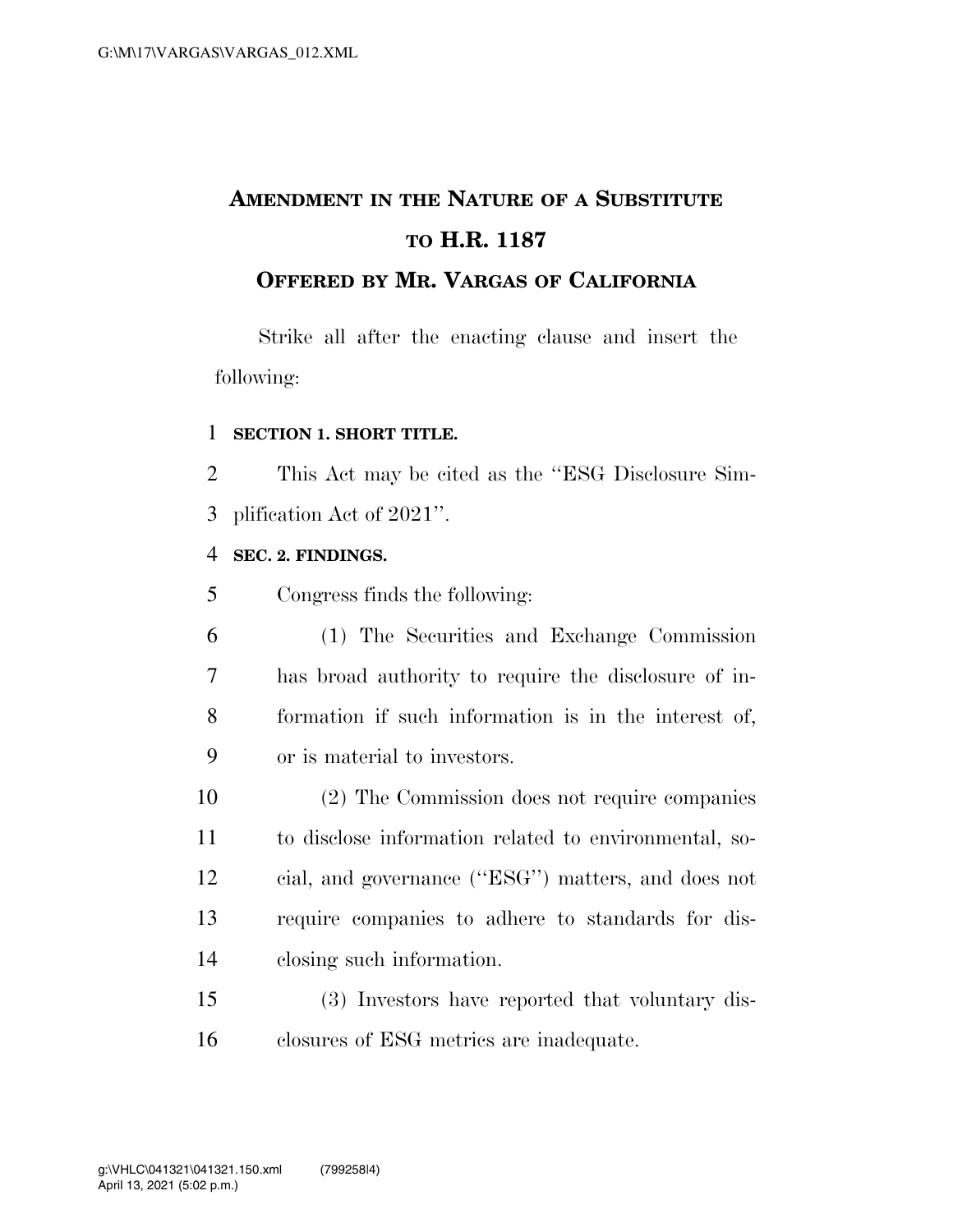(4) A rule requiring reporting and standardiza- tion of ESG disclosures is in the interest of inves-tors.

 (5) ESG matters are material to investors, and the Commission must establish standards for disclo-sure of such matters.

#### **SEC. 3. ESG DISCLOSURES.**

 (a) IN GENERAL.—Section 14 of the Securities Ex- change Act of 1934 (15 U.S.C. 78n) is amended by adding at the end the following:

11 "(k) ESG DISCLOSURES.—

12 "(1) In GENERAL.—Each issuer the securities of which are registered under section 12 or that is required to file annual reports under section 15(d) shall disclose in any proxy or consent solicitation material for an annual meeting of the share-holders—

 $\langle (A)$  a clear description of the views of the issuer about the link between ESG metrics and the long-term business strategy of the issuer; and

22 "'(B) a description of any process the issuer uses to determine the impact of ESG metrics on the long-term business strategy of the issuer.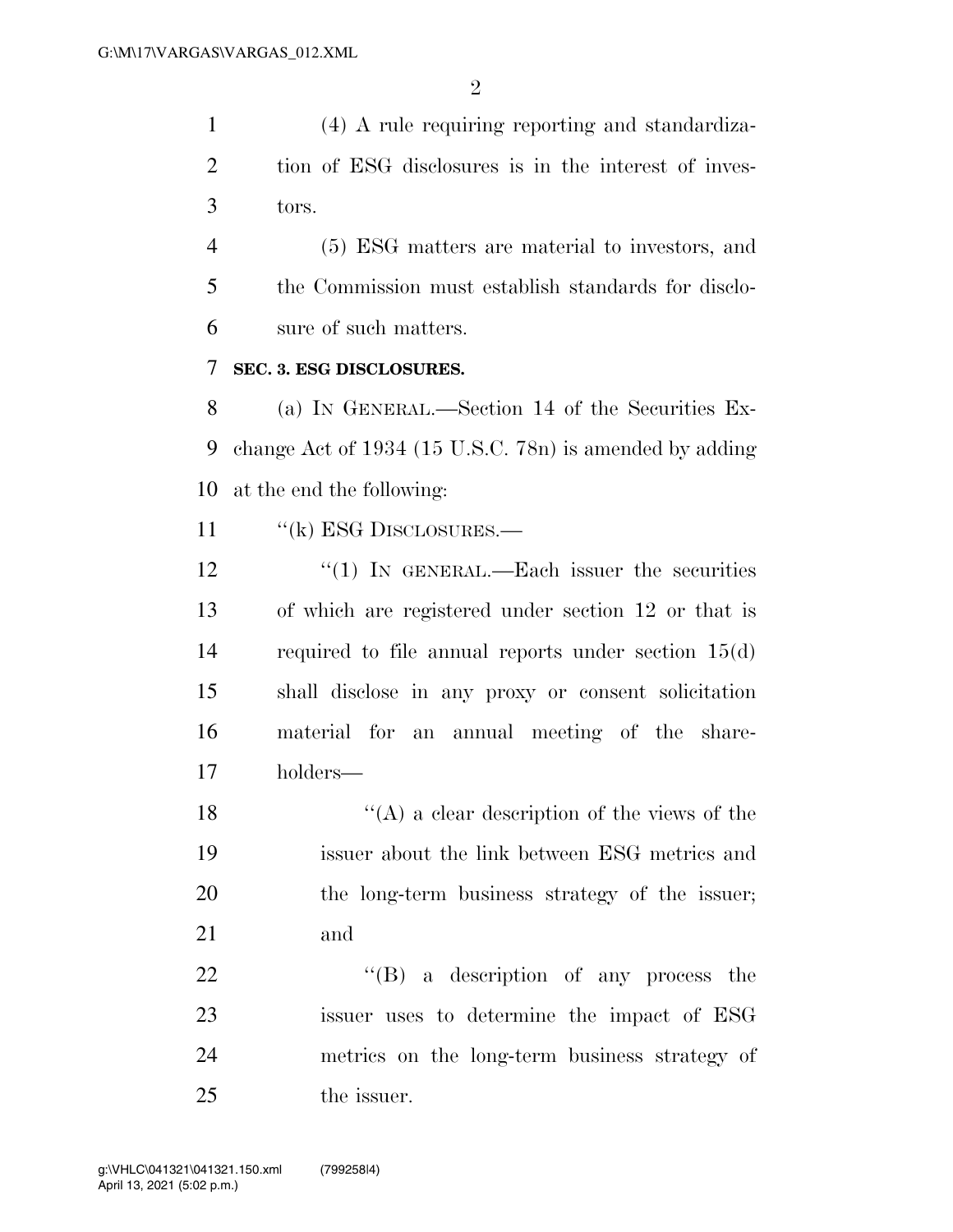1 ''(2) ESG METRICS DEFINED.—In this sub- section, the term 'ESG metrics' has the meaning given the term in part 210 of title 17, Code of Fed- eral Regulations as amended pursuant to subsection (b) of the ESG Disclosure Simplification Act of 6 .". (b) RULEMAKING.— (1) IN GENERAL.—The Securities and Ex- change Commission (in this Act referred to as the ''Commission'') shall amend part 210 of title 17, Code of Federal Regulations (or any successor there-12 to) to— (A) require each issuer, in any filing of the issuer described in such part that requires au- dited financial statements, to disclose environ- mental, social, and governance metrics (in this Act referred to as ESG metrics); and (B) define ESG metrics. (2) SUSTAINABLE FINANCE ADVISORY COM- MITTEE.—The Sustainable Finance Advisory Com- mittee established pursuant to section 4(k) of the Securities and Exchange Act of 1934 shall, not later than 180 days after the date of the first meeting of such Committee, submit to the Commission rec-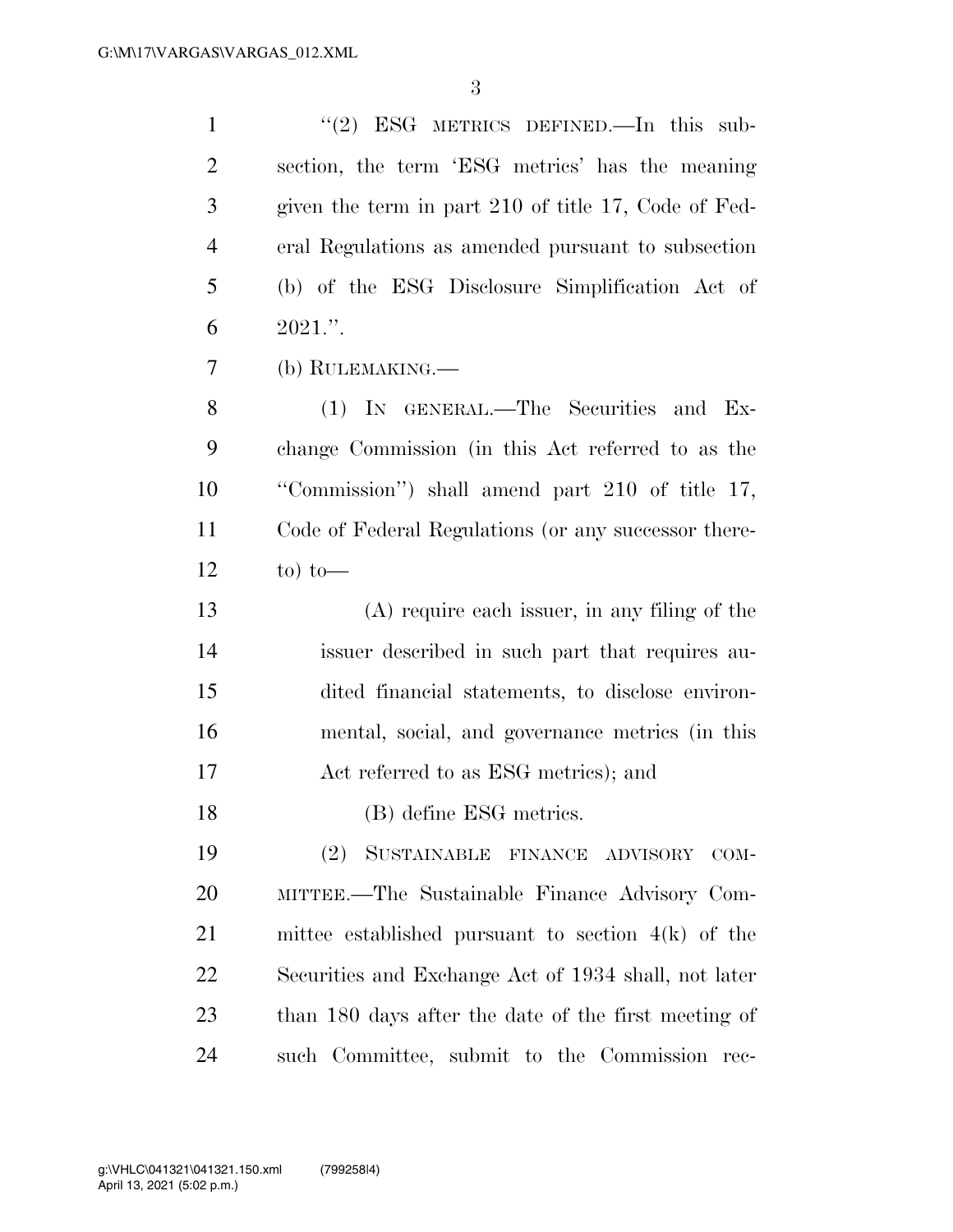- ommendations about what ESG metrics the Com-mission should require issuers to disclose.
- (3) MATERIALITY.—It is the sense of Congress that ESG metrics, as such term is defined by the Commission pursuant to paragraph (1), are de facto material for the purposes of disclosures under the Securities Exchange Act of 1934 and the Securities Act of 1933.

 (4) INCORPORATION OF INTERNATIONAL STANDARDS.—When amending part 210 of title 17, Code of Federal Regulations (or any successor there- to) pursuant to paragraph (1), the Commission may, as the Commission determines appropriate, incor- porate any internationally recognized, independent, multi-stakeholder environmental, social, and govern-ance disclosure standards.

 (5) LOCATION OF DISCLOSURE.—Any disclosure required by paragraph (1) may be included in a notes section of the filing.

20 (6) DELAY FOR SMALL ISSUERS.—The Commis- sion may use a phased approach when applying any amendments made pursuant to paragraph (1) to small issuers and may determine the criteria by which an issuer qualifies as a small issuer for pur-poses of such phased approach.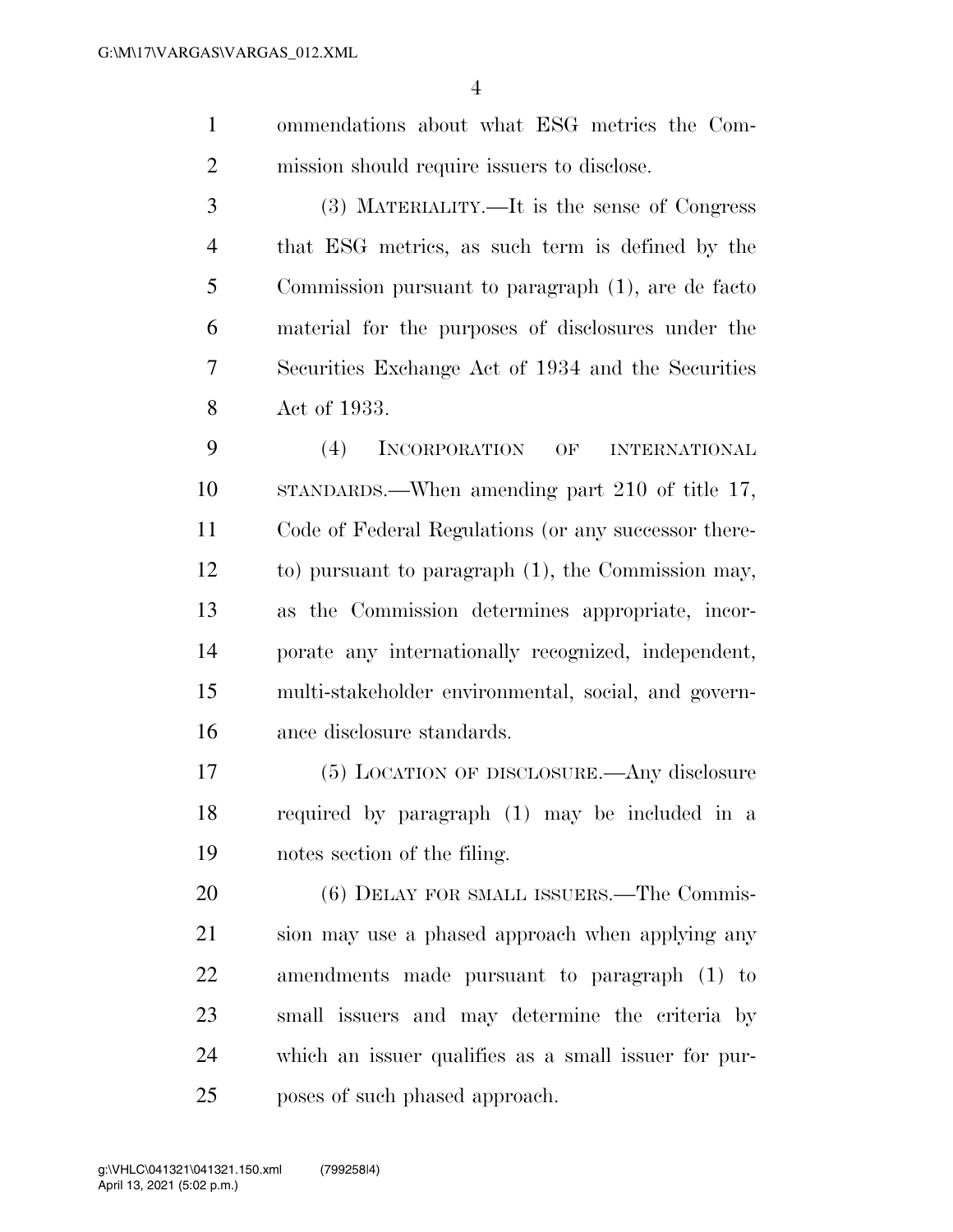#### **SEC. 4. SUSTAINABLE FINANCE ADVISORY COMMITTEE.**

 Section 4 of the Securities Exchange Act of 1934 (15 U.S.C. 78d) is amended by adding at the end the fol-lowing:

 ''(k) SUSTAINABLE FINANCE ADVISORY COM-MITTEE.—

 ''(1) ESTABLISHMENT.—The Commission shall establish a permanent advisory committee to be called the 'Sustainable Finance Advisory Committee' (in this subsection referred to as the 'Committee'). 11 ''(2) DUTIES OF COMMITTEE.—The Committee shall— ''(A) submit a report to the Commission not later than 18 months after the date of the first meeting of the Committee that—  $\frac{1}{10}$  identifies the challenges and op- portunities for investors associated with sustainable finance; and  $\frac{1}{2}$  ''(ii) recommends policy changes to fa- cilitate the flow of capital towards sustain- able investments, in particular environ-22 mentally sustainable investments; 23 ''(B) when solicited, advise the Commission on sustainable finance; and  $\cdot$  (C) communicate with individuals and en-

26 tities with an interest in sustainable finance.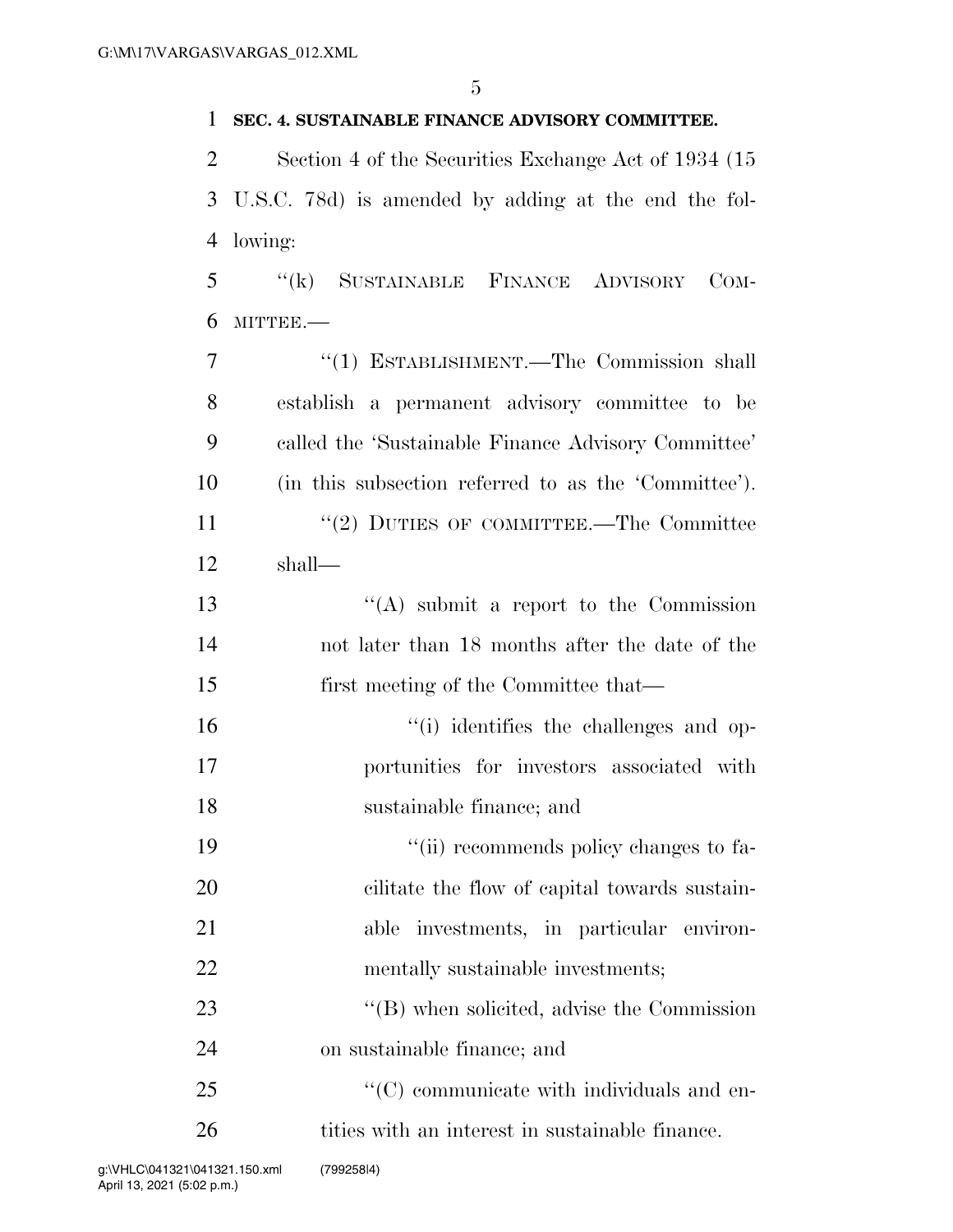| $\mathbf{1}$   | $\cdot\cdot$ (3) MEMBERSHIP.—                |
|----------------|----------------------------------------------|
| $\overline{2}$ | $\lq\lq$ (A) MEMBERS.—                       |
| 3              | "(i) IN GENERAL.—The Committee               |
| $\overline{4}$ | shall consist of no more than 20 members     |
| 5              | who shall each serve for one four-year       |
| 6              | term.                                        |
| $\tau$         | "(ii) REPRESENTATION.—Each mem-              |
| 8              | ber shall represent individuals and entities |
| 9              | with an interest in sustainable finance,     |
| 10             | such as—                                     |
| 11             | $\lq(1)$ experts on sustainable fi-          |
| 12             | nance;                                       |
| 13             | "(II) operators of financial infra-          |
| 14             | structure;                                   |
| 15             | "(III) entities that provide anal-           |
| 16             | ysis, data, or methodologies that fa-        |
| 17             | cilitate sustainable finance;                |
| 18             | "(IV) insurance companies, pen-              |
| 19             | sion funds, asset managers, depository       |
| 20             | institutions, or credit unions; or           |
| 21             | $\lq\lq$ (V) other financial institutions    |
| 22             | that intermediate investments in sus-        |
| 23             | tainable finance or manage risks re-         |
| 24             | lated to sustainable development.            |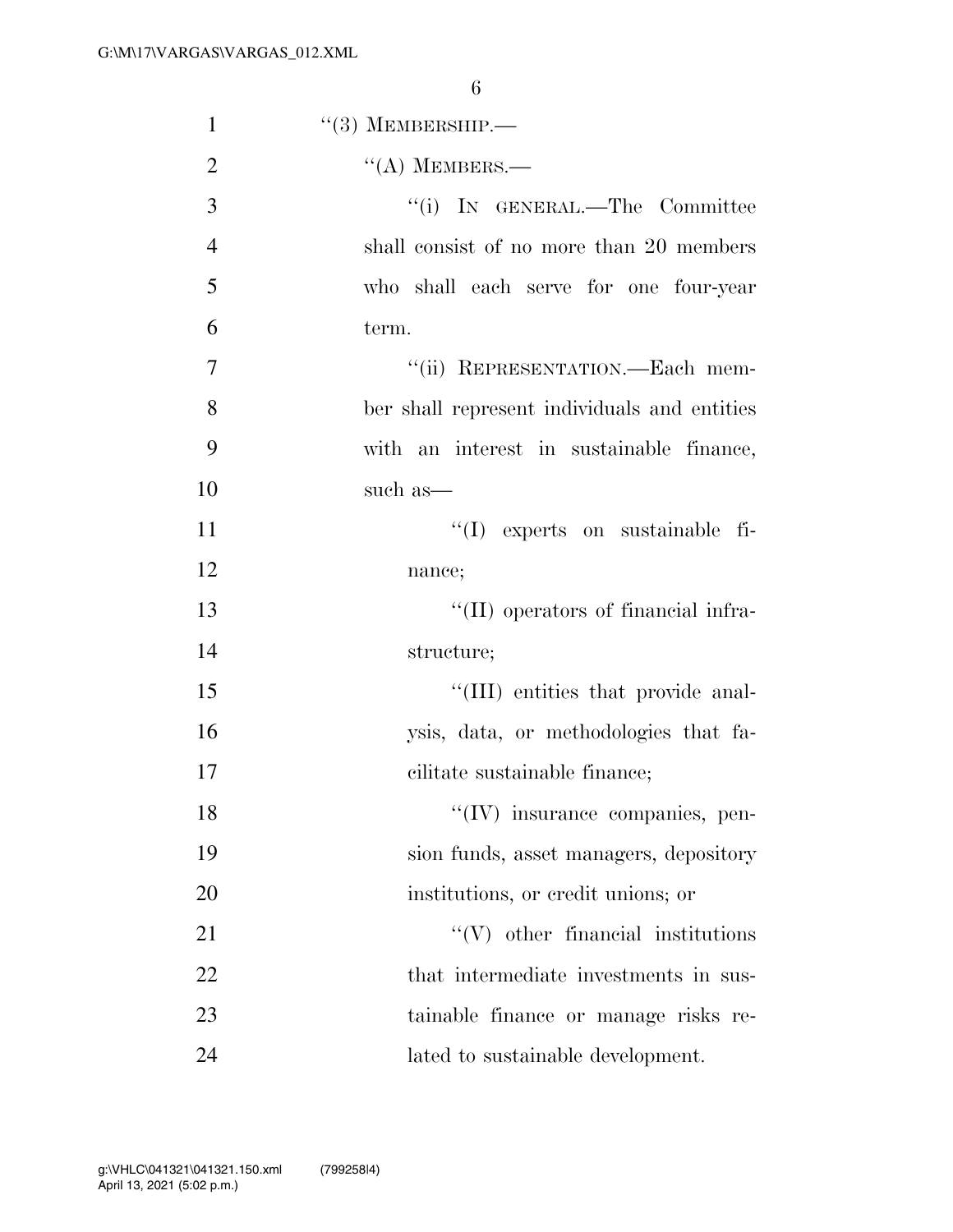| $\mathbf{1}$   | "(iii) REPRESENTATION OF INTER-                  |
|----------------|--------------------------------------------------|
| $\overline{2}$ | ESTS.—A member may not represent a               |
| 3              | single individual or entity and shall rep-       |
| $\overline{4}$ | resent types of individuals and entities         |
| 5              | with similar interests in sustainable fi-        |
| 6              | nance.                                           |
| $\overline{7}$ | $\lq\lq (B)$ SELECTION.—                         |
| 8              | "(i) IN GENERAL.—The Commission                  |
| 9              | shall—                                           |
| 10             | $\lq\lq$ (I) publish criteria for selection      |
| 11             | of members on the website of the                 |
| 12             | Commission and in the Federal Reg-               |
| 13             | ister; and                                       |
| 14             | "(II) solicit applications for                   |
| 15             | membership on the website of the                 |
| 16             | Commission and in the Federal Reg-               |
| 17             | ister.                                           |
| 18             | "(ii) EQUAL SHARE.—From the indi-                |
| 19             | viduals who submit applications for mem-         |
| 20             | bership, each Commissioner of the Com-           |
| 21             | mission shall select an equal number of the      |
| 22             | members of the Committee.                        |
| 23             | "(C) PAY.—Members may not receive pay            |
| 24             | by reason of their service on the Committee but  |
| 25             | may receive travel or transportation expenses in |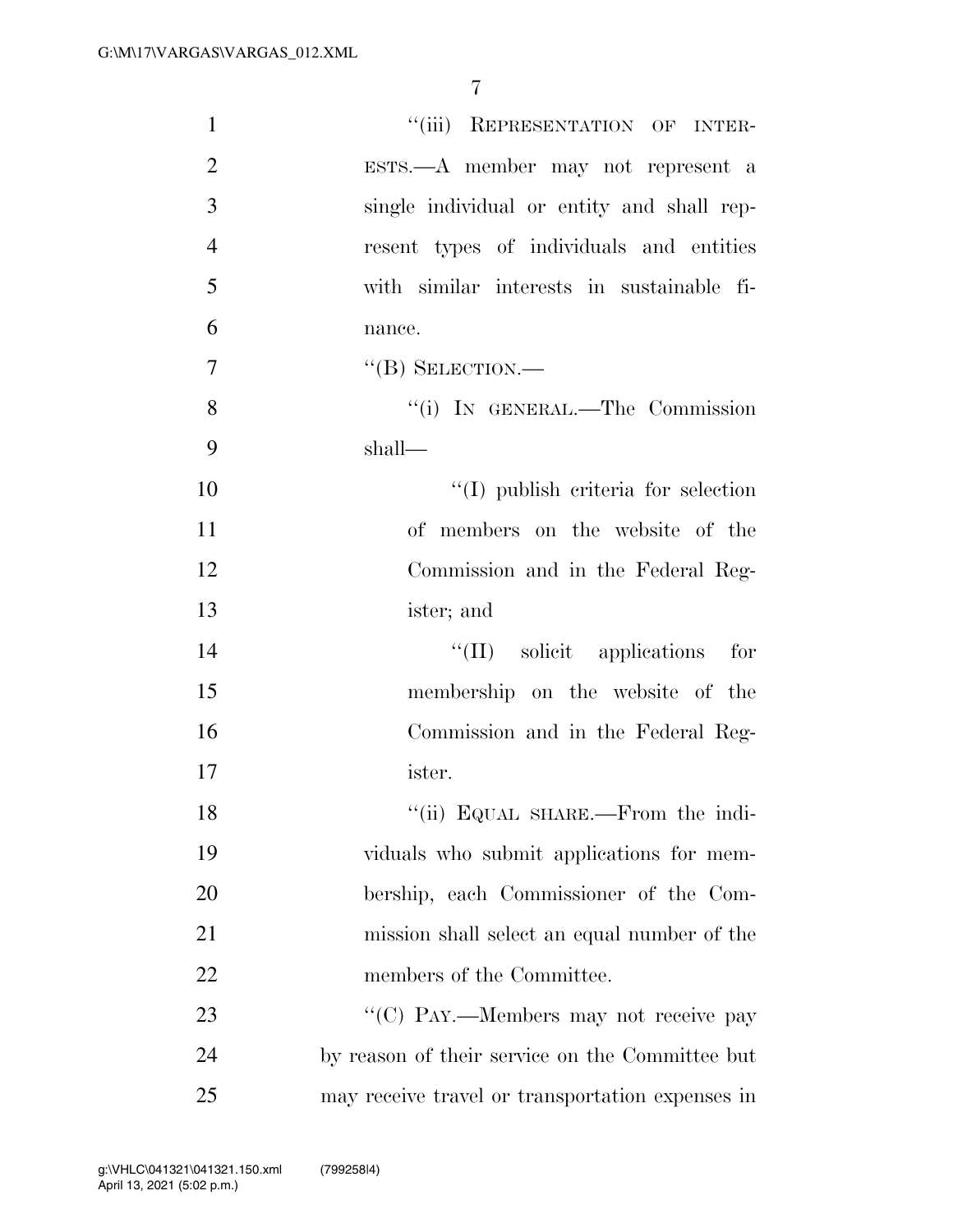accordance with applicable provisions under subchapter I of chapter 57 of title 5, United States Code.

 ''(D) MEMBER TRANSPARENCY.—The name of each member and the types of individ- uals and entities that such member represents shall be published on the website of the Com-mission.

 ''(E) STAFF.—The Committee shall be supported by staff from the Office of the Inves- tor Advocate of the Commission that are dedi- cated to environmental, social and governance (in this subsection referred to as 'ESG') issues. 14 "(F) AUTHORIZATION OF APPROPRIA-

 TION.—There are authorized to be appropriated such sums as are necessary to finance costs as- sociated with staff dedicated to ESG issues in the Office of the Investor Advocate of the Com-mission.

20 "(4) SUSTAINABLE FINANCE.—For the pur- poses of this subsection, the term 'sustainable fi- nance' means the provision of finance with respect to investments taking into account environmental, social, and governance considerations.